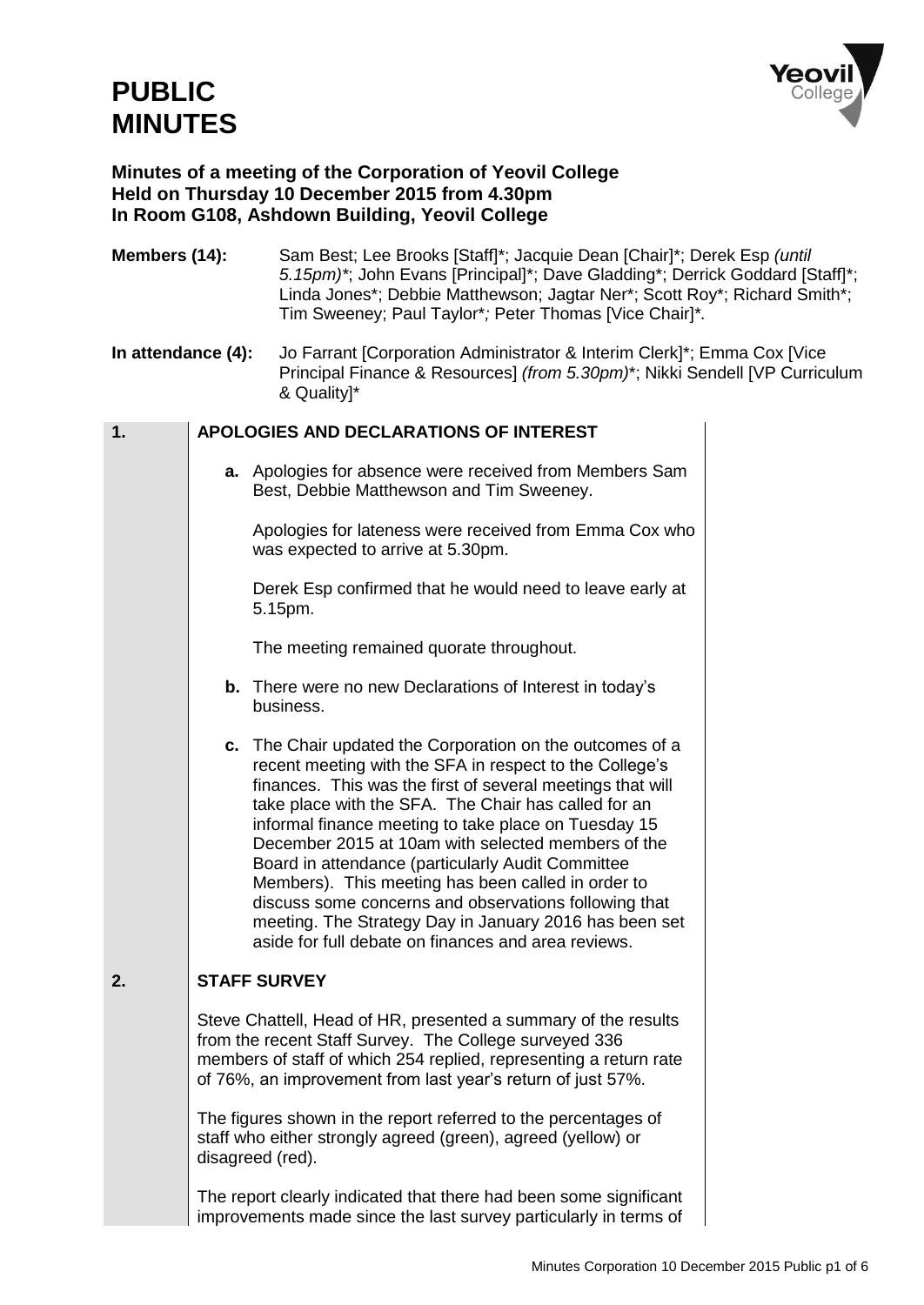|    | staff feeling 'fairly rewarded' and their 'views on work matters<br>considered.'                                                                                                                                                                                                                                    |                                          |
|----|---------------------------------------------------------------------------------------------------------------------------------------------------------------------------------------------------------------------------------------------------------------------------------------------------------------------|------------------------------------------|
|    | However, there were some areas of concern that need further<br>improvements. The Head of HR was asked to report back to the<br>Corporation in January on the actions taken to improve these<br>areas of concern.                                                                                                    | <b>Head of HR</b>                        |
|    | Confidential Minutes were recorded separately.                                                                                                                                                                                                                                                                      |                                          |
|    | Governors were invited to attend the monthly Staff Voice<br>meetings. The Interim Clerk will email the dates to all members.                                                                                                                                                                                        | <b>Interim Clerk</b>                     |
|    | Steve Chattell was thanked for his presentation and left the<br>meeting at 5.10pm.                                                                                                                                                                                                                                  |                                          |
| 3. | <b>MINUTES OF THE CORPORATION MEETING HELD ON 12</b><br><b>NOVEMBER 2015</b>                                                                                                                                                                                                                                        |                                          |
|    | Member Richard Smith informed the Interim Clerk that he was in<br>attendance at this meeting however he was not listed under the<br>members list at the start of the minutes. This was the result of an<br>admin error and would be corrected after the meeting.                                                    |                                          |
|    | The Corporation APPROVED the following minutes as correct<br>records and APPROVED the public minutes for website<br>publication:                                                                                                                                                                                    |                                          |
|    | a. 12 November 2015 Public<br><b>b.</b> 12 November 2015 Confidential                                                                                                                                                                                                                                               |                                          |
|    | The minutes were signed by the Chair.                                                                                                                                                                                                                                                                               |                                          |
| 4. | <b>MATTERS ARISING</b>                                                                                                                                                                                                                                                                                              |                                          |
|    | The action and query sheet was reviewed and the following<br>noted:                                                                                                                                                                                                                                                 |                                          |
|    | A populated table from the FE Commissioner's letter<br>including RAG rating had been included in this month's<br>Principal's Report. This will be further discussed at the<br>Strategy Day in January.                                                                                                              | <b>Principal</b><br><b>Interim Clerk</b> |
|    | Interim A-Level CAM to attend meeting before March<br>$\bullet$<br>2016.                                                                                                                                                                                                                                            |                                          |
|    | Derek Esp left the meeting at 5.15pm                                                                                                                                                                                                                                                                                |                                          |
| 5. | <b>PRINCIPAL'S REPORT</b>                                                                                                                                                                                                                                                                                           |                                          |
|    | The Corporation noted the Principal's comprehensive report. On<br>this occasion there was particular emphasis upon:                                                                                                                                                                                                 |                                          |
|    | The new College website – some members reported that<br>$\bullet$<br>some of the links do not work<br>College success stories - the Corporation was informed<br>$\bullet$<br>that the member of staff nominated for the Western<br>Gazette Prize Award did in fact go on to win the<br><b>Education Hero Award.</b> |                                          |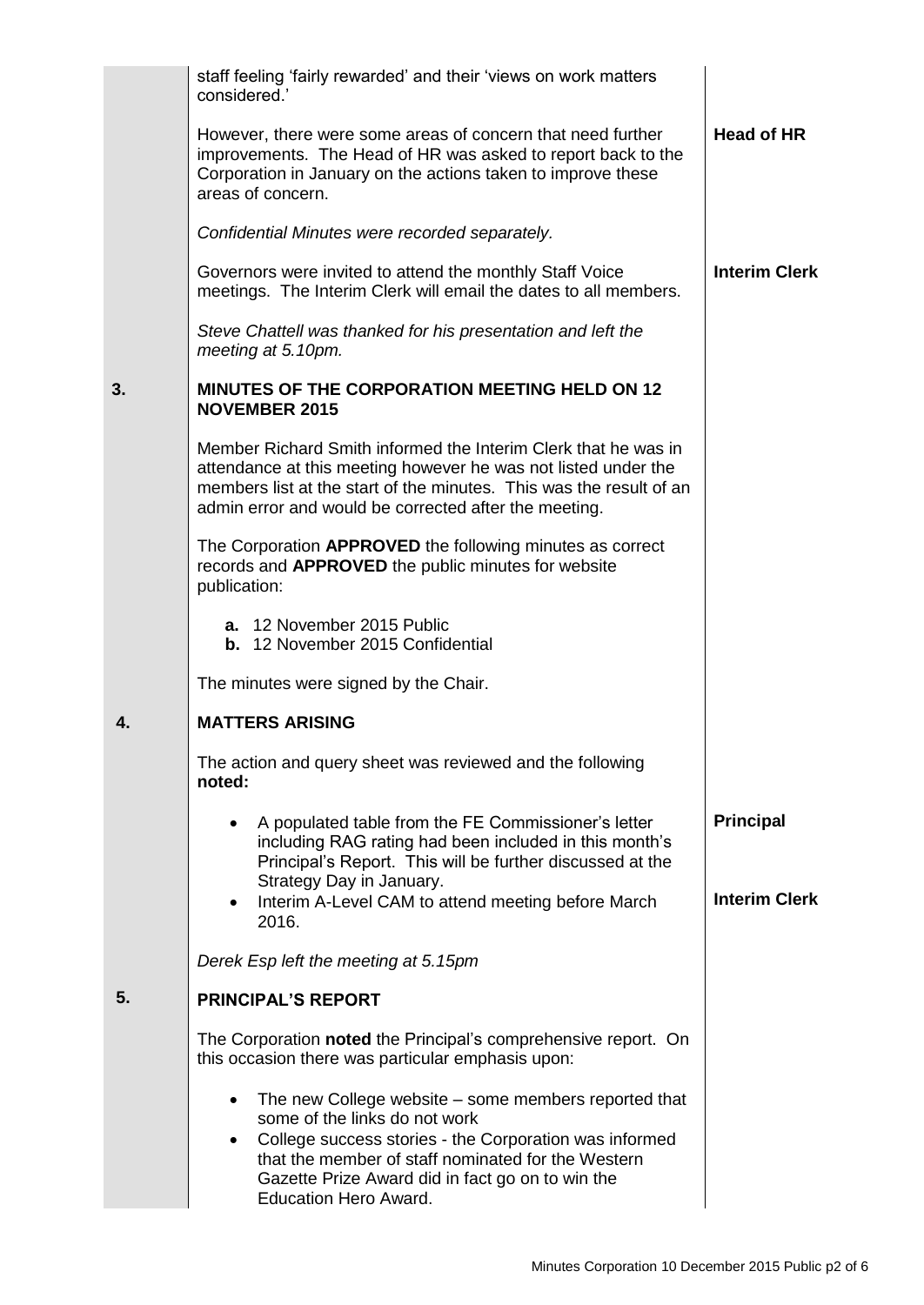|    | • CSR Outcomes (from AoC update)<br>• Stakeholders meetings update<br>• FE Commissioner's Health Check Grid<br>• CMT Annual Conference                                                                                                                                                                                                                                                                                                                                                                                      |
|----|-----------------------------------------------------------------------------------------------------------------------------------------------------------------------------------------------------------------------------------------------------------------------------------------------------------------------------------------------------------------------------------------------------------------------------------------------------------------------------------------------------------------------------|
|    | The Principal updated the Corporation on a recent development<br>with the Yeovil Town Community Sports Trust (YTCST). Three<br>offices within Hollands House will be rented by the YTCST on a<br>one year lease agreement in the first instance. It is hoped that by<br>encouraging more people to visit and experience the College's<br>excellent facilities, it will increase and strengthen the College's<br>position within the community.                                                                              |
|    | Confidential Minutes were recorded separately.                                                                                                                                                                                                                                                                                                                                                                                                                                                                              |
|    | Emma Cox joined the meeting at 5.30pm.                                                                                                                                                                                                                                                                                                                                                                                                                                                                                      |
| 6. | <b>FINANCIAL UPDATE</b>                                                                                                                                                                                                                                                                                                                                                                                                                                                                                                     |
|    | The Corporation discussed in detail and noted the following<br>financial reports:                                                                                                                                                                                                                                                                                                                                                                                                                                           |
|    | Operating Statement including the actions from the<br>$\blacksquare$<br>Recovery Plan (this report will accompany the College's<br>SAR when it is uploaded onto the Gateway)<br>• the latest financial position<br>■ KPI's                                                                                                                                                                                                                                                                                                  |
|    | The Corporation had a robust debate on the data presented to<br>them within the Management Accounts.                                                                                                                                                                                                                                                                                                                                                                                                                        |
|    | Confidential Minutes were recorded separately.                                                                                                                                                                                                                                                                                                                                                                                                                                                                              |
| 7. | <b>FINANCIAL STATEMENTS PAPERWORK 2014-15</b>                                                                                                                                                                                                                                                                                                                                                                                                                                                                               |
|    | The Corporation noted the 2014-15 Audit Findings Report of the<br>External Auditor RSM Audit UK LLP. This covered the Financial<br>Statements and Regularity Assurance.                                                                                                                                                                                                                                                                                                                                                     |
|    | The Corporation APPROVED the 2014-15:<br><b>Financial Statements</b><br><b>Operating and Financial Review</b><br>٠<br>Statement of Corporate Governance and Internal Control<br>$\mathbf{r}$<br><b>Statement of Responsibilities</b><br>Statement on the College's Regularity, Propriety and<br>٠<br>Compliance with Funding body terms and conditions of<br>funding<br>Letters of Representation<br>$\blacksquare$<br><b>Reconciliation of Management Accounts</b><br>. .<br>RSM Letter of Engagement for Regularity Audit |
| 8. | <b>AUDIT COMMITTEE BUSINESS</b><br>(Including Risk Management and Internal Controls)                                                                                                                                                                                                                                                                                                                                                                                                                                        |
|    | The Corporation noted the following 2014-15 Annual Reports:                                                                                                                                                                                                                                                                                                                                                                                                                                                                 |
|    | a. Annual Report - Internal Audit                                                                                                                                                                                                                                                                                                                                                                                                                                                                                           |
|    | b. Annual Report - Risk Management<br>c. Annual Report - Audit Committee, which included the                                                                                                                                                                                                                                                                                                                                                                                                                                |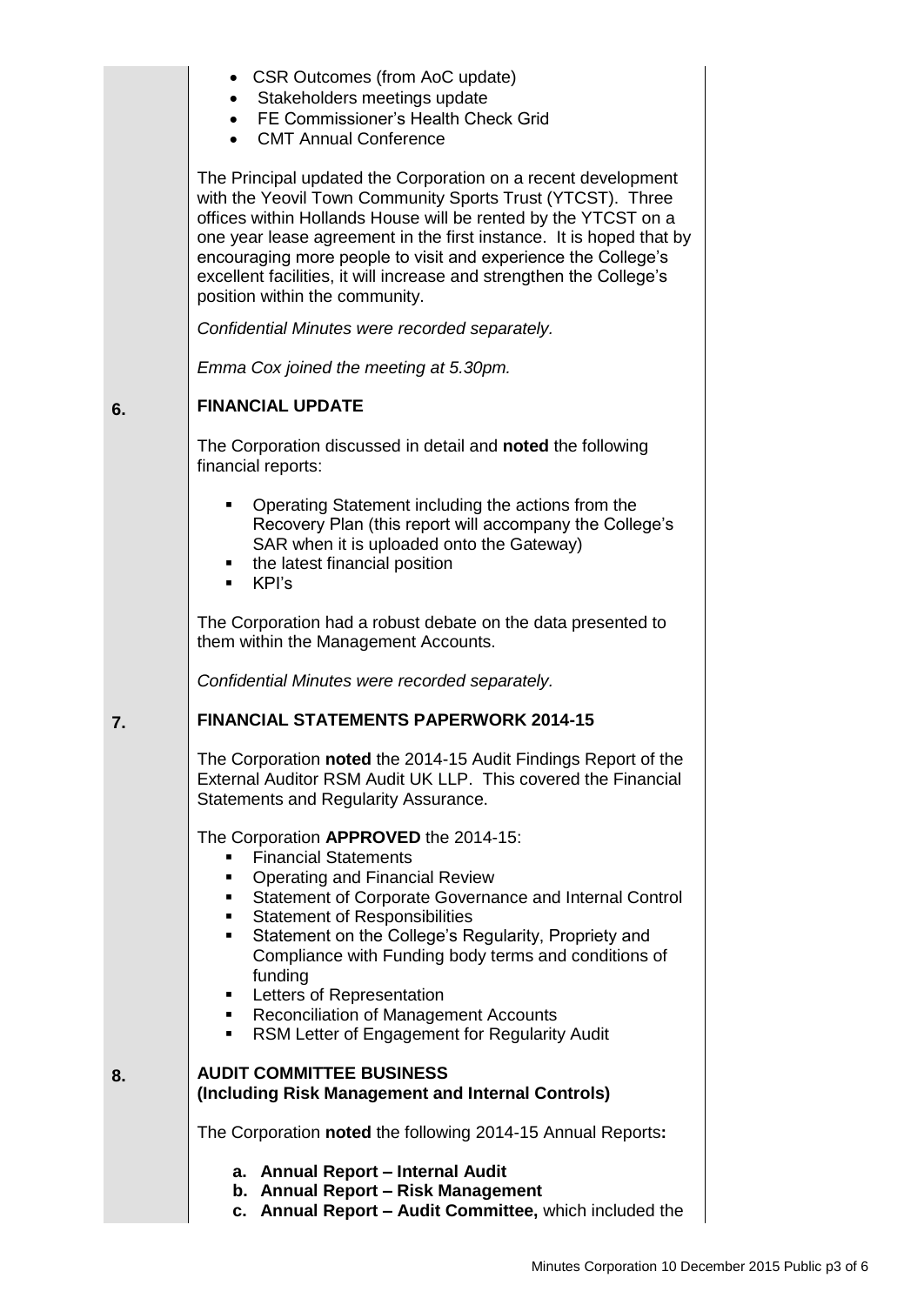following assurance statement from the Committee to the Board and Principal:

*"Having regard to the reports of the Internal Audit Service and the Financial Statements/Regularity auditors and on the basis of the work of the Committee during the year, it is our conclusion that the College has an adequate and effective framework for governance, risk management and control to ensure that the Corporation has fulfilled its statutory responsibility for the effective and efficient use of resources, the solvency of the institution and the safeguarding of its assets, and to manage the achievement of its objectives".*

- **d. Health & Safety –** The Corporation noted that this report was not recommended by the Audit Committee as it failed to state what had happened in 2014-15 and the priorities for 2015-16. The Annual Report would be updated outside of meetings, electronically circulated to Audit Committee members and brought to Corporation in January 2016. The Corporation were reassured by the confirmation that the College had engaged support from the Yeovil District Hospital Health and Safety Officer who will assist with the implementations of the recommendations.
- **e.** The Corporation also **noted** the key business from the draft minutes of the last Committee meeting not covered elsewhere on today's agenda (including risk). Discussion was consistent with the detail recorded in the Audit Committee minutes.

#### **9. COLLEGE'S SELF-ASSESSMENT REPORT 2014-15**

The Corporation noted the draft Self-Assessment Report (SAR) which had been completed by the Principal and Vice Principal Curriculum and Quality with contributions from all areas of the College. including the Clerk's summary of the Corporation's selfassessment work and comment from the Teaching and Learning Lead Governor.

It was reiterated from last year that the SAR was not intended for public viewing but rather as an internal review which provided the basis on which to maintain strengths and improve quality. The College was not required to produce this report and the Corporation was not required to approve it. The SAR would be uploaded to a secure web gateway where it could be viewed only by regulatory bodies.

The Corporation **APPROVED** the College's Self-Assessment Report for 2014-15.

#### **10. TEACHING AND LEARNING REPORT**

The Vice Principal Curriculum and Quality reported that the overall profile for good or better for Observation Window 2 was 91%. There will be an additional walk through in January 2016 to check that these grades are correct.

**VP F&R**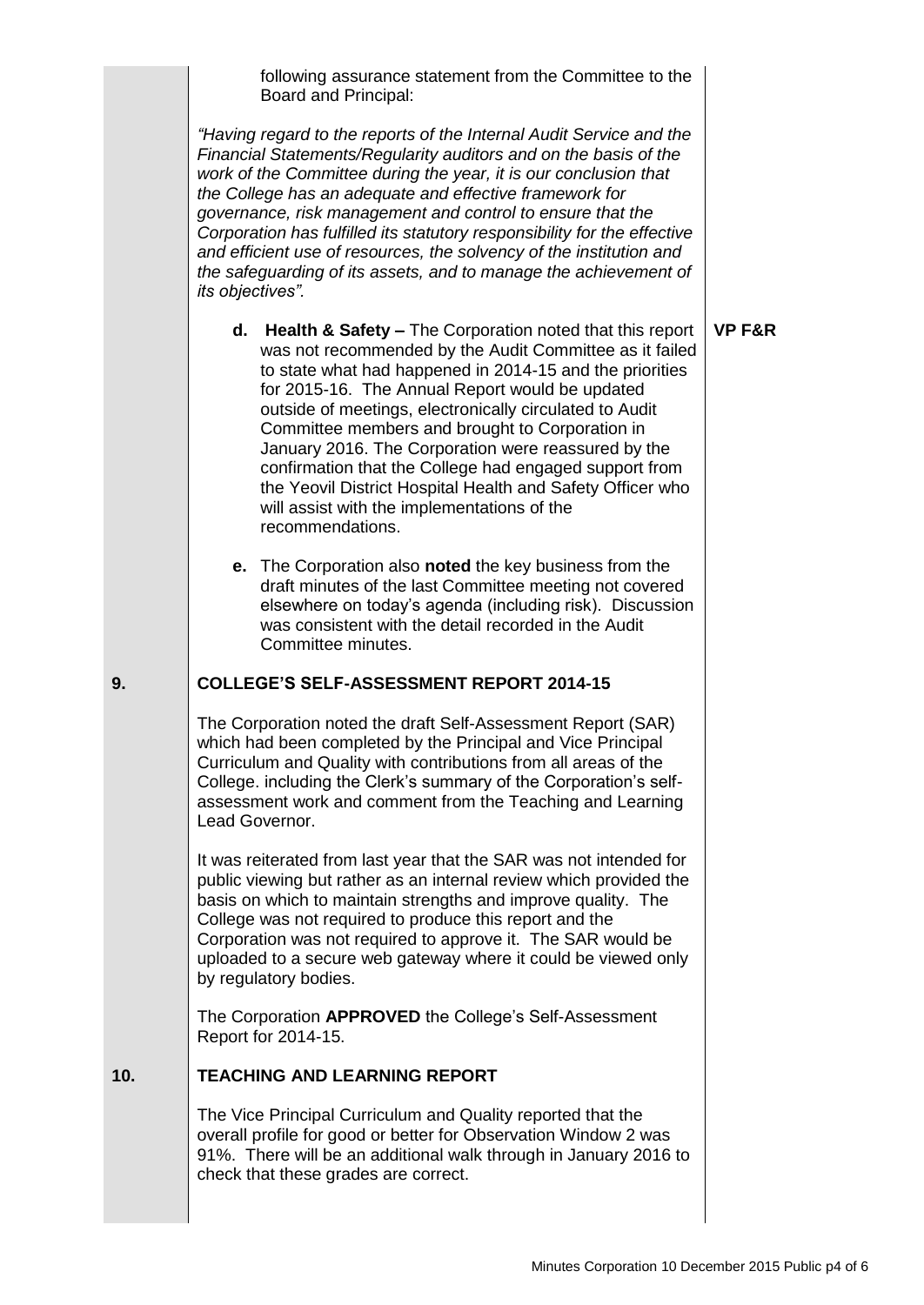| 11. |   | <b>LEGAL, POLICY AND REGULATORY MATTERS</b>                                                                                                                                                                                                                                                                                                                                                                                                                                                                                            |                                             |
|-----|---|----------------------------------------------------------------------------------------------------------------------------------------------------------------------------------------------------------------------------------------------------------------------------------------------------------------------------------------------------------------------------------------------------------------------------------------------------------------------------------------------------------------------------------------|---------------------------------------------|
|     |   | Based on the recommendations from the Search and<br><b>Governance Committee, the Corporation APRROVED:</b>                                                                                                                                                                                                                                                                                                                                                                                                                             |                                             |
|     |   | a. the appointment of Hayley Kitto as FE Student Governor<br>from 01 January 2016 up until 01 July 2016. Hayley had<br>been identified using the usual nomination process<br>through the Student Union.                                                                                                                                                                                                                                                                                                                                |                                             |
|     |   | b. Other membership APPROVALS:                                                                                                                                                                                                                                                                                                                                                                                                                                                                                                         |                                             |
|     | - | the appointment of Ken Comber as an Independent<br>Corporation Member (Governor) for a 4 year term of office<br>effective from 01 January 2016 to 31 December 2019.                                                                                                                                                                                                                                                                                                                                                                    |                                             |
|     |   | the re-appointment of Ken Comber as a Co-Opted<br>Member of the Audit Committee for a 2 year period from<br>12 October 2015 (full Committee Member from 01 January<br>2016).                                                                                                                                                                                                                                                                                                                                                           |                                             |
|     |   | the extension of Derek Esp's final term of office as an<br>independent Governor from 22 May 2016 to 31 December<br>2016 in order to ensure the Corporation has HE expertise<br>during the area review process.                                                                                                                                                                                                                                                                                                                         |                                             |
|     |   | the appointment of Scott Roy as an Audit Committee<br>Member (immediate effect).                                                                                                                                                                                                                                                                                                                                                                                                                                                       |                                             |
|     |   | <b>Member Sabbatical</b>                                                                                                                                                                                                                                                                                                                                                                                                                                                                                                               |                                             |
|     |   | The Corporation APPROVED the sabbatical of<br>Corporation Members Dave Gladding and Linda Jones<br>from 01 January 2016 to 22 March 2016.                                                                                                                                                                                                                                                                                                                                                                                              |                                             |
|     |   | <b>Quality Assurance &amp; Improvement Policy</b>                                                                                                                                                                                                                                                                                                                                                                                                                                                                                      |                                             |
|     |   | The Corporation APPROVED the Quality Assurance &<br>Improvement Policy.                                                                                                                                                                                                                                                                                                                                                                                                                                                                |                                             |
|     |   | d. Safeguarding and Equality & Diversity Report                                                                                                                                                                                                                                                                                                                                                                                                                                                                                        |                                             |
|     |   | The Corporation noted the verbal Safeguarding and E&D<br>report presented by the Vice Principal Curriculum and<br>Quality. The content of this report would be kept within the<br>Corporation file and be available to Governors on request.                                                                                                                                                                                                                                                                                           |                                             |
|     |   | e. YCBF Update                                                                                                                                                                                                                                                                                                                                                                                                                                                                                                                         |                                             |
|     |   | The Chair of the YCBF informed the Corporation that the<br>Trustees had met before today's meeting to discuss the<br>future viability of the foundation. After lengthy<br>consideration and reference to legal advice sought by the<br>Vice Principal Finance & Resources with Eversheds, it<br>was unanimously resolved to wind up the Foundation<br>and to transfer all the remaining assets to Yeovil College.<br>The Trustees all agreed to continue in an unofficial<br>capacity to oversee this transition. The remaining assets | <b>YCBF Chair /</b><br><b>Interim Clerk</b> |

that will be transferred to the College will continue to be